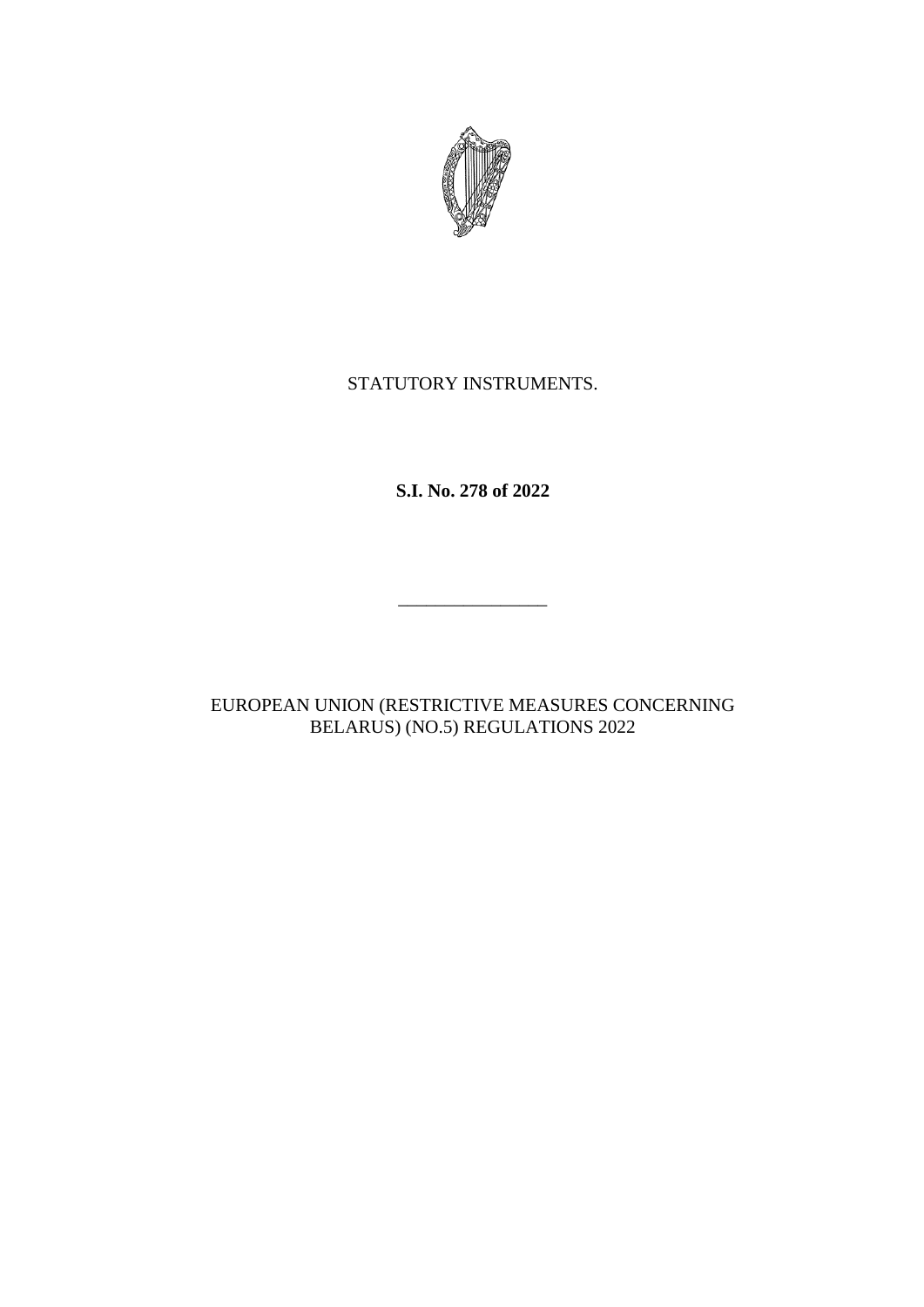## S.I. No. 278 of 2022

## EUROPEAN UNION (RESTRICTIVE MEASURES CONCERNING BELARUS) (NO.5) REGULATIONS 2022

I, PASCHAL DONOHOE, Minister for Finance, in exercise of the powers conferred on me by section 3 of the European Communities Act 1972 (No. 27 of 1972) and for the purpose of giving full effect to Council Regulation (EC) No.  $765/2006$  of 18 May  $2006<sup>1</sup>$ , as amended, hereby make the following regulations:

1. These Regulations may be cited as the European Union (Restrictive Measures concerning Belarus) (No.5) Regulations 2022.

2. (1) In these Regulations -

"Council Regulation" means Council Regulation (EC) No. 765/2006 of 18 May  $2006<sup>1</sup>$ , as amended by the European acts specified in Schedule 1;

"European act" means an act adopted by an institution of the European Union or an institution of the European Communities.

(2) A word or expression which is used in these Regulations and which is also used in the Council Regulation has, unless the context otherwise requires, the same meaning in these Regulations as it has in the Council Regulation.

3. (1) A person who contravenes a provision of the Council Regulation specified in Part 1 of Schedule 2 shall be guilty of an offence.

(2) A person who contravenes a condition of an authorisation granted under a provision of the Council Regulation specified in Part 2 of Schedule 2 shall be guilty of an offence.

- 4. A person who is guilty of an offence under Regulation 3 shall be liable
	- (*a*) on summary conviction, to a class A fine or to imprisonment for a term not exceeding 12 months or both, or
	- (*b*) on conviction on indictment, to a fine not exceeding  $\epsilon$ 500,000 or to imprisonment for a term not exceeding 3 years or both.

<sup>1</sup> OJ No. L 134, 20.5.2006, p. 1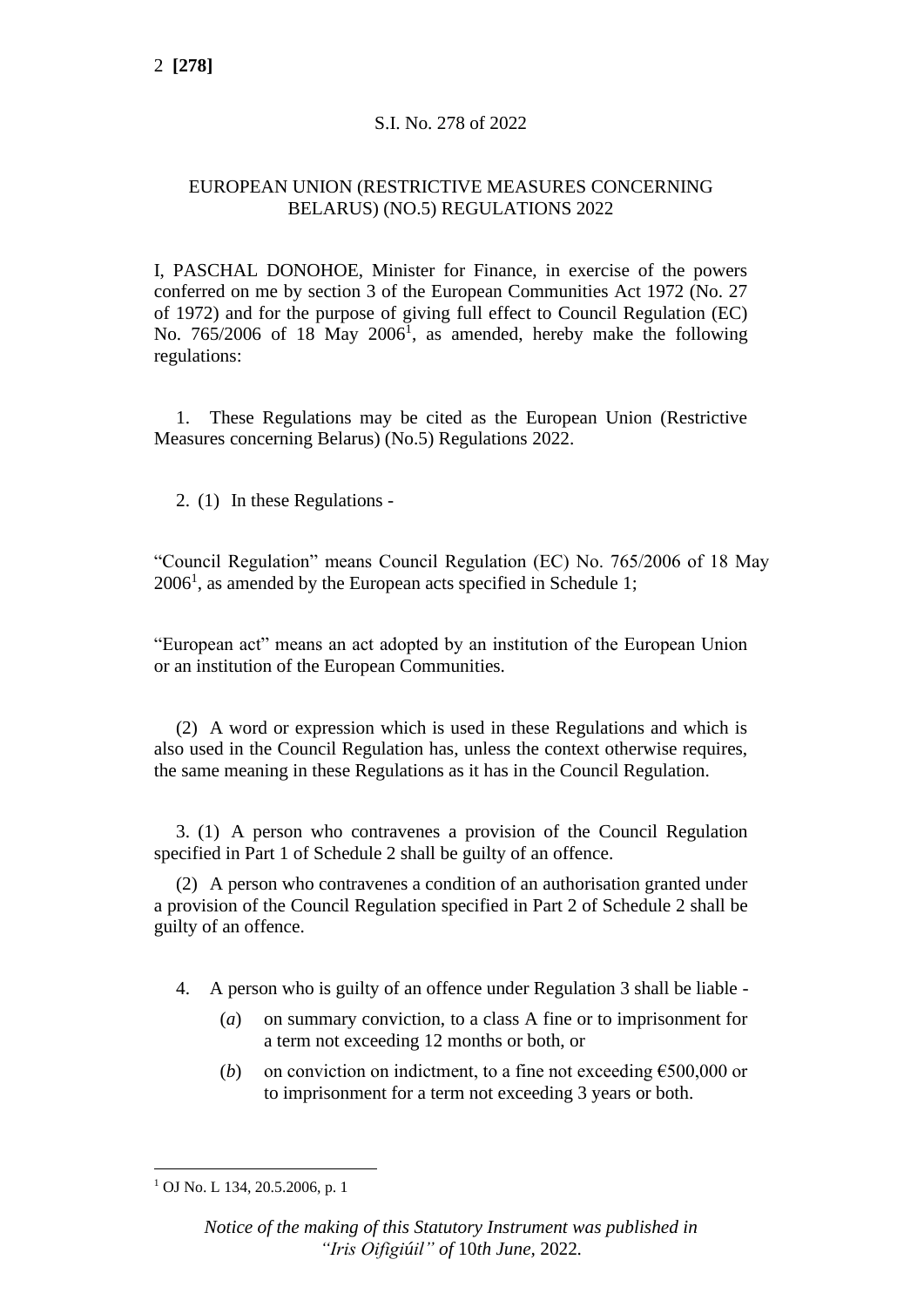5. A competent authority in the State, following such consultation as it considers necessary with other competent authorities, for the purposes of the administration and enforcement of the Council Regulation or these Regulations, may give in writing such directions to a person as it sees fit.

6. A person who fails to comply with a direction given under Regulation 5 within the time specified in the direction shall be guilty of an offence and shall be liable on summary conviction to a class A fine or to imprisonment for a term not exceeding 6 months or both.

7. Where an offence under these Regulations is committed by a body corporate and is proved to have been so committed with the consent or connivance of or to be attributable to any neglect on the part of any person, being a director, manager, secretary or other officer of the body corporate, or a person who was purporting to act in such capacity, that person shall, as well as the body corporate, be guilty of an offence and shall be liable to be proceeded against and punished as if he or she were guilty of the first-mentioned offence.

8. (1) Proceedings for an offence under these Regulations in relation to an act committed outside the State may be taken in any place in the State and the offence may for all incidental purposes be treated as having been committed in that place.

(2) Where a person is charged with an offence referred to in paragraph (1), no further proceedings in the matter (other than any remand in custody or on bail) may be taken except by or with the consent of the Director of Public Prosecutions.

(3) In proceedings for an offence referred to in paragraph (1),

- (*a*) a certificate purporting to be signed by an officer of the Department of Foreign Affairs and stating that a passport was issued by that Department to a person on a specified date, and
- (*b*) a certificate that is signed by an officer of the Minister for Justice and stating that, to the best of the officer's knowledge and belief, the person has not ceased to be an Irish citizen,

is evidence that the person was an Irish citizen on the date on which the offence is alleged to have been committed, and is taken to have been signed by the person purporting to have signed it, unless the contrary is shown.

(4) A person who has been acquitted or convicted of an offence in a place outside the State shall not be proceeded against for an offence under these Regulations in relation to an act committed outside the State consisting of the conduct, or substantially the same conduct, that constituted the offence of which the person has been acquitted or convicted.

9. The European Union (Restrictive Measures concerning Belarus) (No.4) Regulations 2022 (S.I. No. 178 of 2022) are revoked.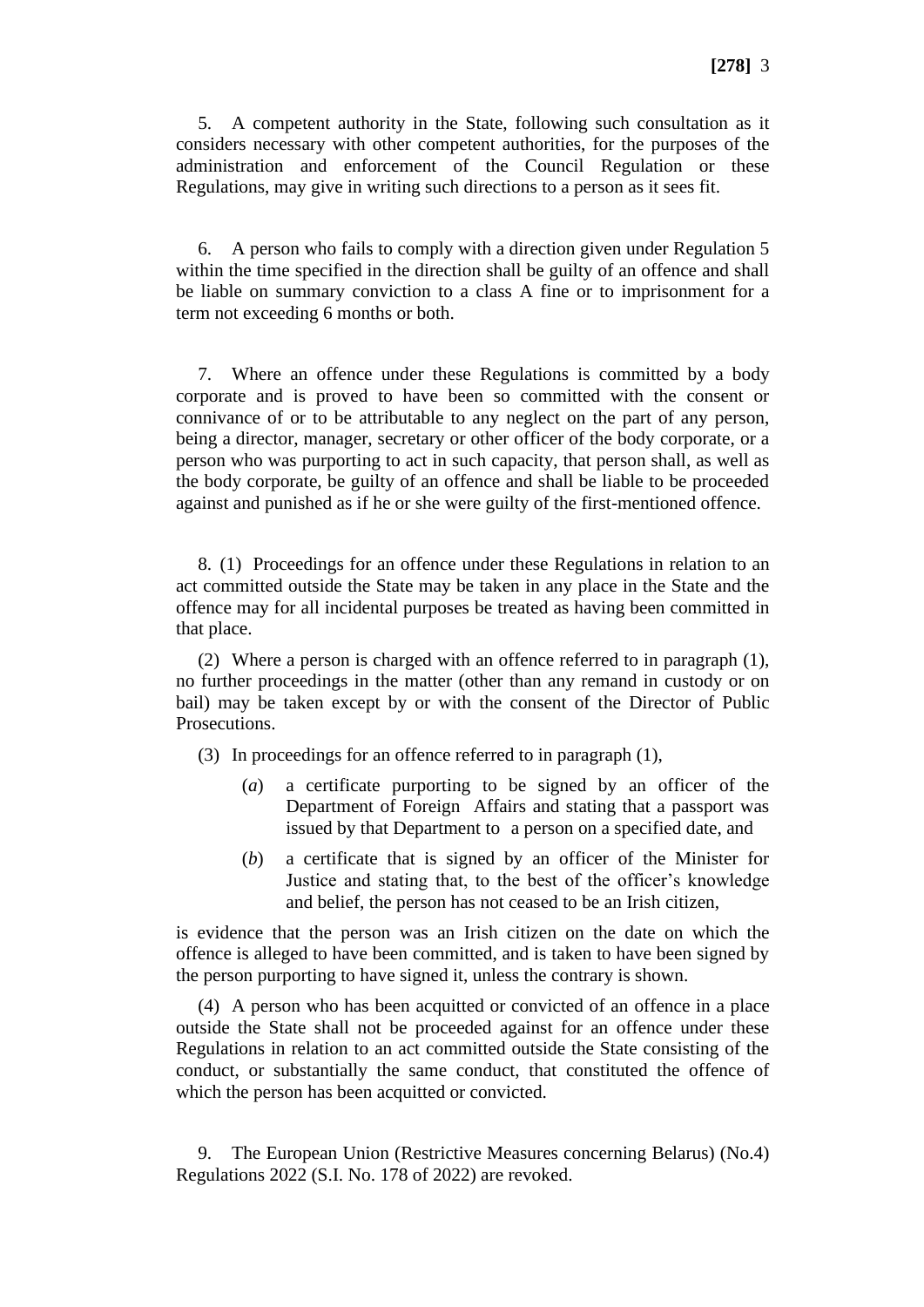## **Schedule 1**

### **Council Regulation**

- 1. Commission Regulation (EC) No. 1587/2006 of 23 October 2006<sup>2</sup>
- 2. Council Regulation (EC) No. 1791/2006 of 20 November 2006<sup>3</sup>
- 3. Council Regulation (EC) No. 646/2008 of 8 July 2008<sup>4</sup>
- 4. Council Regulation (EU) No. 84/2011 of 31 January 2011<sup>5</sup>
- 5. Council Implementing Regulation (EU) No. 271/2011 of 21 March 2011<sup>6</sup>
- 6. Council Implementing Regulation (EU) No. 505/2011 of 23 May 2011<sup>7</sup>
- 7. Council Regulation (EU) No. 588/2011 of 20 June 2011<sup>8</sup>
- 8. Council Regulation (EU) No. 999/2011 of 10 October 2011<sup>9</sup>
- 9. Council Implementing Regulation (EU) No. 1000/2011 of 10 October  $2011^{10}$
- 10. Council Implementing Regulation (EU) No. 1320/2011 of 16 December  $2011^{11}$
- 11. Council Regulation (EU) No. 114/2012 of 10 February  $2012^{12}$
- 12. Council Implementing Regulation (EU) No. 170/2012 of 28 February 2012<sup>13</sup>
- 13. Council Implementing Regulation (EU) No. 265/2012 of 23 March  $2012^{14}$
- 14. Council Regulation (EU) No. 354/2012 of 23 April 2012<sup>15</sup>
- 15. Council Regulation (EU) No. 1014/2012 of 6 November 2012<sup>16</sup>
- 16. Council Implementing Regulation (EU) No. 1017/2012 of 6 November 2012 17
- 17. Council Implementing Regulation (EU) No. 494/2013 of 29 May 2013<sup>18</sup>
- 18. Council Regulation (EU) No. 517/2013 of 13 May 2013<sup>19</sup>
- 19. Council Implementing Regulation (EU) No. 1054/2013 of 29 October 2013<sup>20</sup>
- 20. Council Implementing Regulation (EU) No. 46/2014 of 20 January  $2014^{21}$
- 21. Council Implementing Regulation (EU) No. 740/2014 of 8 July 2014<sup>22</sup>

- <sup>4</sup> OJ No. L 180, 9.7.2008, p. 5
- <sup>5</sup> OJ No. L 28, 2.2.2011, p. 17
- <sup>6</sup> OJ No. L 76, 22.3.2011, p. 13
- <sup>7</sup> OJ No. L 136, 24.5.2011, p. 48
- <sup>8</sup> OJ No. L 161, 21.6.2011, p. 1
- <sup>9</sup> OJ No. L 265, 11.10.2011, p. 6
- <sup>10</sup> OJ No. L 265, 11.10.2011, p. 8  $11$  OJ No. L 335, 17.12.2011, p. 15
- <sup>12</sup> OJ No. L 38, 11.2.2012, p. 3
- <sup>13</sup> OJ No. L 55, 29.2.2012, p. 1
- <sup>14</sup> OJ No. L 87, 24.3.2012, p. 37
- <sup>15</sup> OJ No. L 113, 25.4.2012, p. 1
- <sup>16</sup> OJ No. L 307, 7.11.2012, p. 1
- <sup>17</sup> OJ No. L 307, 7.11.2012, p. 7
- <sup>18</sup> OJ No. L 143, 30.5.2013, p. 1
- <sup>19</sup> OJ No. L 158, 10.6.2013, p. 1
- <sup>20</sup> OJ No. L 288, 30.10.2013, p. 1
- <sup>21</sup> OJ No. L 16, 21.1.2014, p. 3

<sup>2</sup> OJ No. L 294, 25.10.2006, p. 25

<sup>3</sup> OJ No. L 363, 20.12.2006, p. 1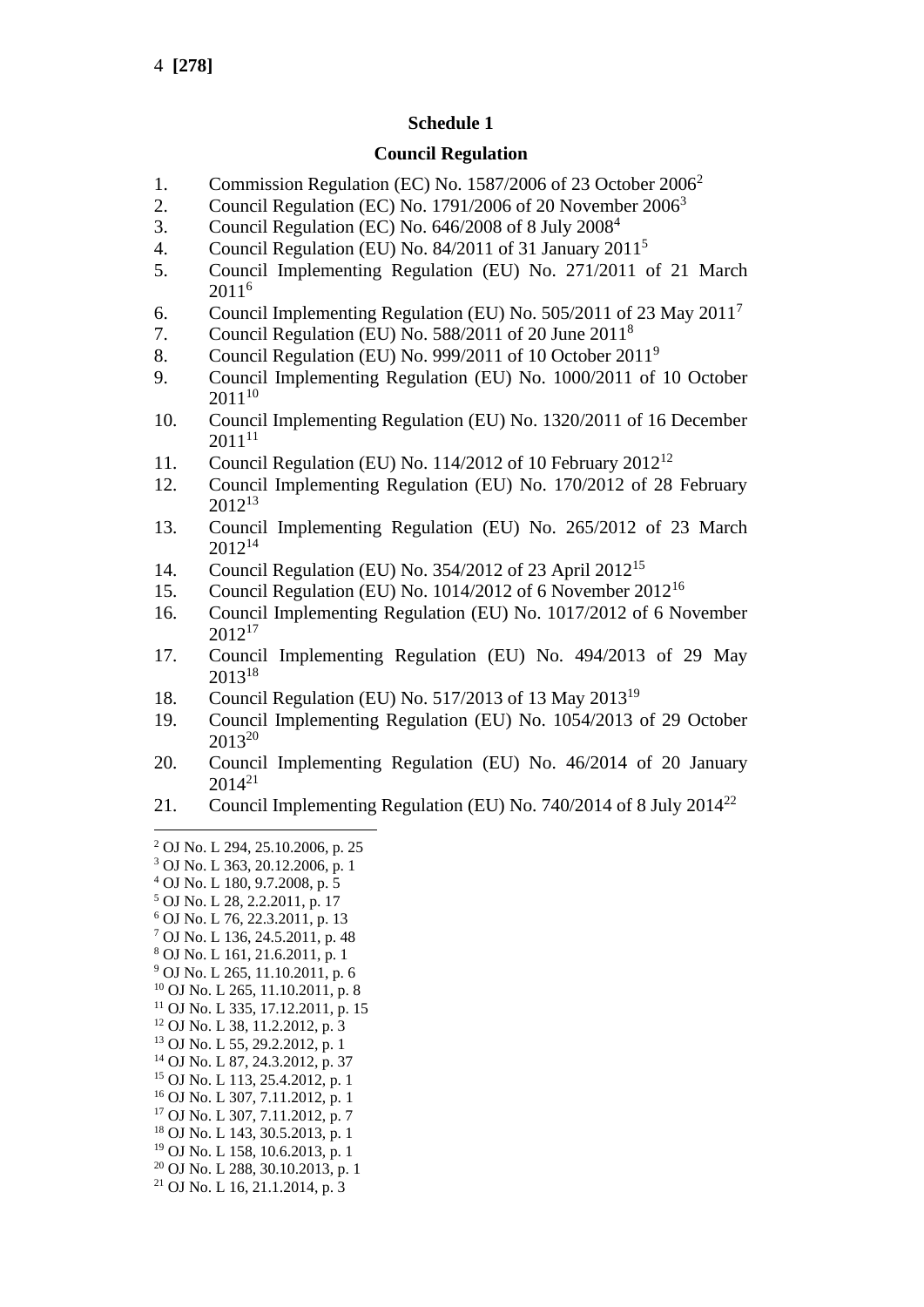- 22. Council Implementing Regulation (EU) No. 1159/2014 of 30 October 2014<sup>23</sup>
- 23. Council Implementing Regulation (EU) 2015/1133 of 13 July  $2015^{24}$
- 24. Council Implementing Regulation (EU) 2015/1326 of 31 July  $2015^{25}$
- 25. Council Regulation (EU) 2015/1948 of 29 October 2015<sup>26</sup>
- 26. Council Implementing Regulation (EU) 2015/1949 of 29 October  $2015^{27}$
- 27. Council Implementing Regulation (EU) 2016/276 of 25 February  $2016^{28}$
- 28. Council Regulation (EU) 2016/277 of 25 February 2016<sup>29</sup>
- 29. Council Regulation (EU) 2017/331 of 27 February 2017<sup>30</sup>
- 30. Council Regulation (EU)  $2018/275$  of 23 February  $2018^{31}$
- 31. Commission Implementing Regulation (EU) 2019/1163 of 5 July 2019<sup>32</sup>
- 32. Council Implementing Regulation (EU) 2020/1387 of 2 October 2020<sup>33</sup>
- 33. Council Implementing Regulation (EU) 2020/1648 of 6 November 2020<sup>34</sup>
- 34. Council Implementing Regulation (EU) 2020/2129 of 17 December  $2020^{35}$
- 35. Council Implementing Regulation (EU) 2021/339 of 25 February 2021<sup>36</sup>
- 36. Council Regulation (EU) 2021/907 of 4 June 2021<sup>37</sup>
- 37. Council Regulation (EU) 2021/996 of 21 June 2021<sup>38</sup>
- 38. Council Implementing Regulation (EU) 2021/997 of 21 June 2021<sup>39</sup>
- 39. Council Implementing Regulation (EU)  $2021/999$  of 21 June  $2021^{40}$
- 40. Council Regulation (EU)  $2021/1030$  of 24 June  $2021^{41}$
- 41. Council Regulation (EU) 2021/1985 of 15 November 2021<sup>42</sup>
- 42. Council Regulation (EU)  $2021/1986$  of 15 November  $2021^{43}$
- 43. Council Implementing Regulation (EU) 2021/2124 of 2 December 202144
- $22$  OJ No. L 200, 9.7.2014, p. 1
- <sup>23</sup> OJ No. L 311, 31.10.2014, p. 2 <sup>24</sup> OJ No. L 185, 14.7.2015, p. 1
- <sup>25</sup> OJ No. L 206, 1.8.2015, p. 16
- <sup>26</sup> OJ No. L 284, 30.10.2015, p. 62
- <sup>27</sup> OJ No. L 284, 30.10.2015, p. 71
- <sup>28</sup> OJ No. L 52, 27.2.2016, p. 19
- <sup>29</sup> OJ No. L 52, 27.2.2016, p. 22
- <sup>30</sup> OJ No. L 50, 28.2.2017, p. 9
- <sup>31</sup> OJ No. L 54, 14.2.2018, p. 1
- <sup>32</sup> OJ No. L 182, 8.7.2019, p. 33
- <sup>33</sup> OJ No. L 319I , 2.10.2020, p. 1
- <sup>34</sup> OJ No. L 370I, 06.11.20, p. 1
- <sup>35</sup> OJ No. L 426I , 17.12.2020, p. 1
- <sup>36</sup> OJ No. L 68, 26.2.2021, p. 29
- <sup>37</sup> OJ No. L 197I , 4.6.2021, p. 1
- <sup>38</sup> OJ No. L 219I , 21.6.2021, p. 1
- <sup>39</sup> OJ No. L 219I , 21.6.2021, p. 3
- <sup>40</sup> OJ No. L 219I , 21.6.2021, p. 55
- <sup>41</sup> OJ No. L 224I , 24.6.2021, p. 1 <sup>42</sup> OJ No. L 405 , 16.11.2021, p. 1
- <sup>43</sup> OJ No. L 405 , 16.11.2021, p. 3
- <sup>44</sup> OJ No. L 430 , 2.12.2021, p. 1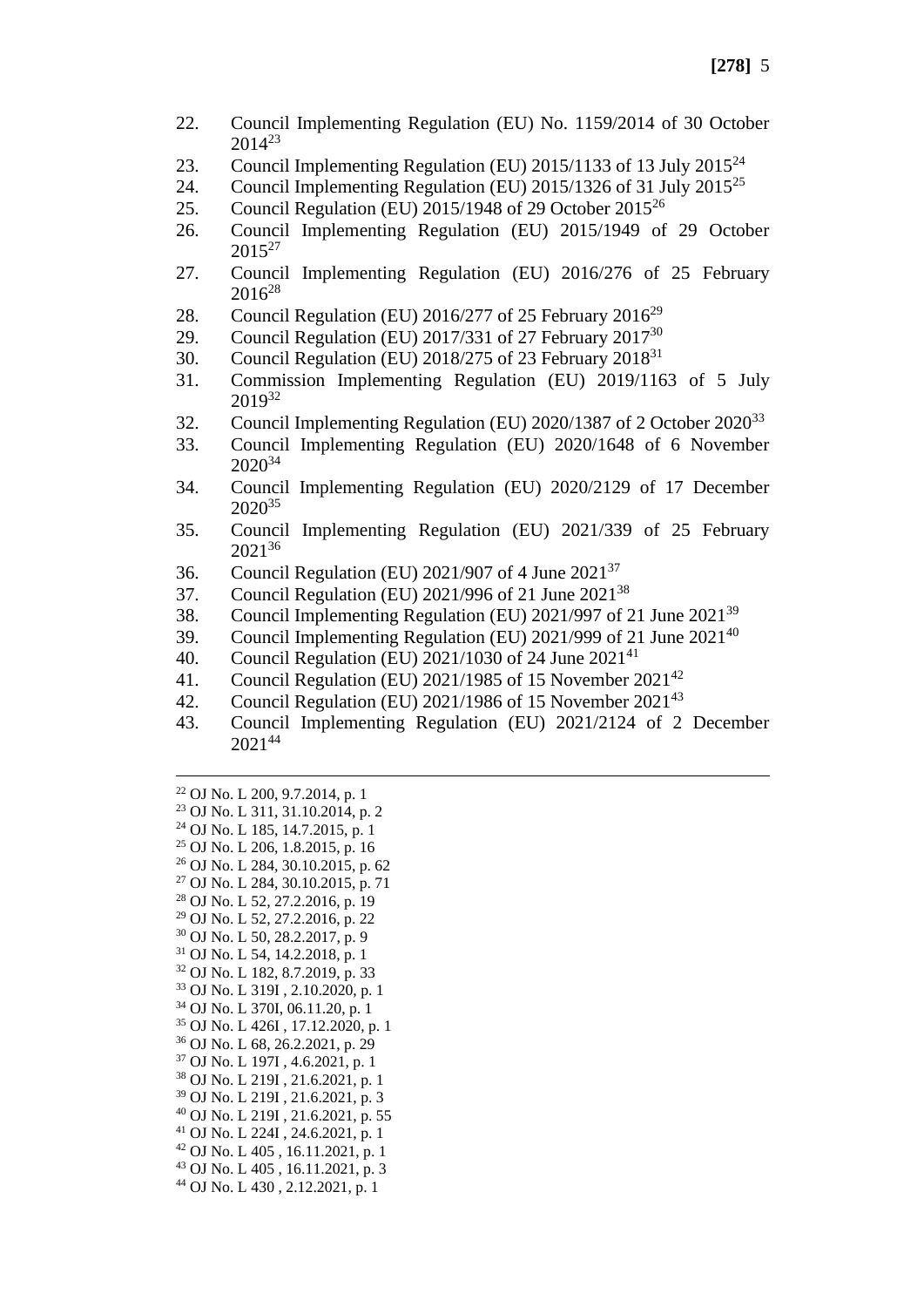- 44. Council Regulation (EU) 2022/212 of 17 February 2022<sup>45</sup>
- 45. Council Implementing Regulation (EU) 2022/300 of 24 February 2022<sup>46</sup>
- 46. Council Regulation (EU) 2022/355 of 2 March 2022<sup>47</sup>
- 47. Council Regulation (EU) 2022/398 of 9 March 2022<sup>48</sup>
- 48. Council Regulation (EU)  $2022/577$  of 8 April  $2022^{49}$ <br>49. Council Implementing Regulation (EU)  $2022/876$  of 3
- Council Implementing Regulation (EU) 2022/876 of 3 June 2022<sup>50</sup>
- 50. Council Regulation (EU) 2022/877 of 3 June 2022<sup>51</sup>

- <sup>48</sup> OJ No. L 82 , 9.3.2022, p. 1
- <sup>49</sup> OJ No. L 111 , 8.4.2022, p. 67
- <sup>50</sup> OJ No. L 153 , 3.6.2022, p. 1
- <sup>51</sup> OJ No. L 153 , 3.6.2022, p. 11

<sup>45</sup> OJ No. L 37 , 18.2.2022, p. 4

 $^{46}$  OJ No. L  $^{46}$ , 25.2.2022, p. 3

 $^{47}$  OJ No. L 67, 2.3.2022, p. 1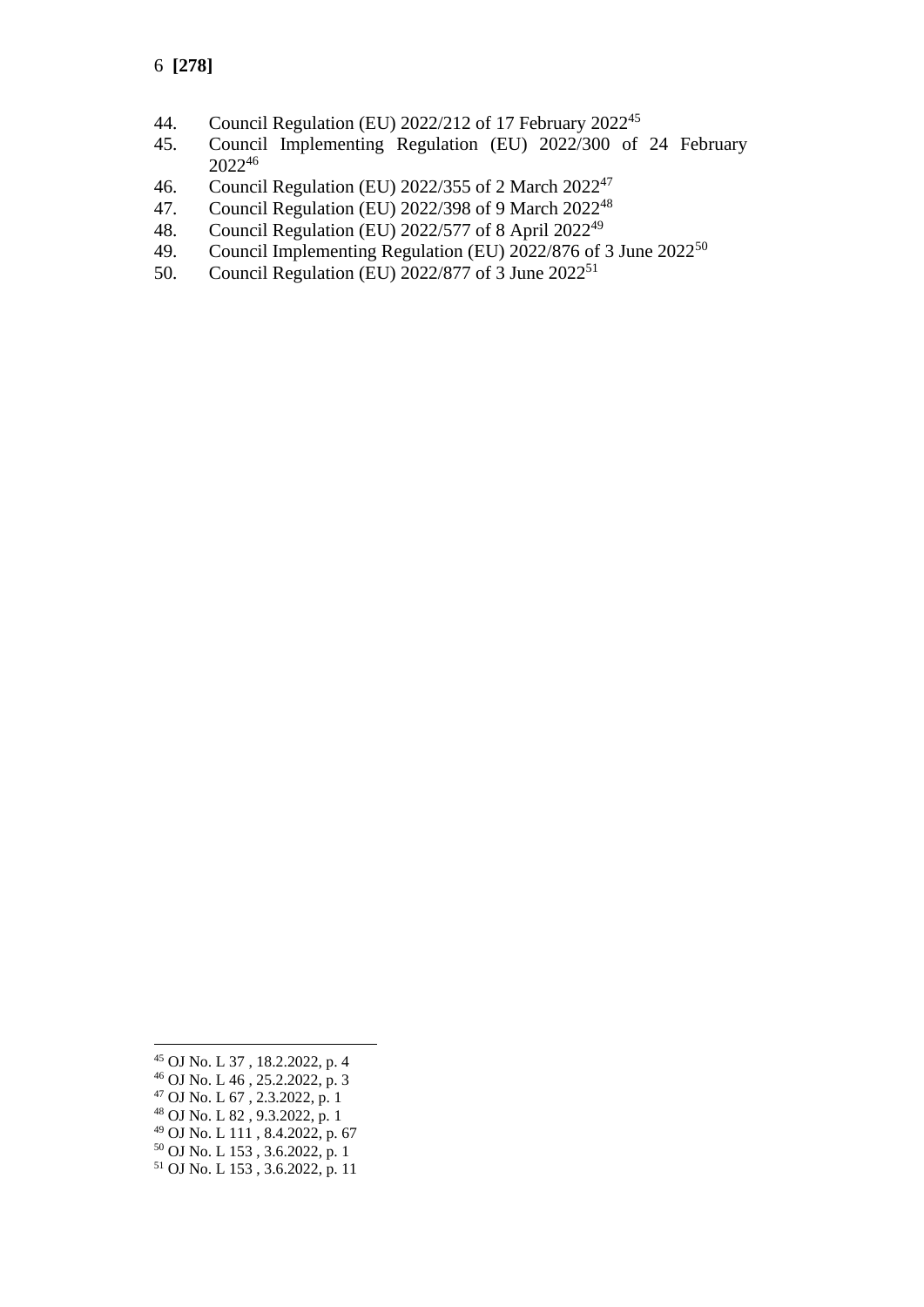### **[278]** 7

#### **Schedule 2**

#### **Part 1**

### **Contravention of Provision of Council Regulation**

Article 1a (1) Article 1b (1) Article 1c (1) Article 1d (1) Article 1e (1), (2) and (3) Article 1f (1), (2) and (3) Article 1g (1) and (1a) Article 1h (1) Article 1i (1) and (1a) Article 1j Article 1ja (1) Article 1jb Article 1k (1) Article 1l Article 1m Article 1o (1) Article 1p (1) Article 1q (1) Article 1r (1) Article 1s (1) and (2) Article 1t (1) Article 1u (1) Article 1x (1) Article 1y (1) Article 1z Article 1za (1) Article 1zb Article 1zc (1) Article 2 (1), (2) and (3) Article 4 Article 5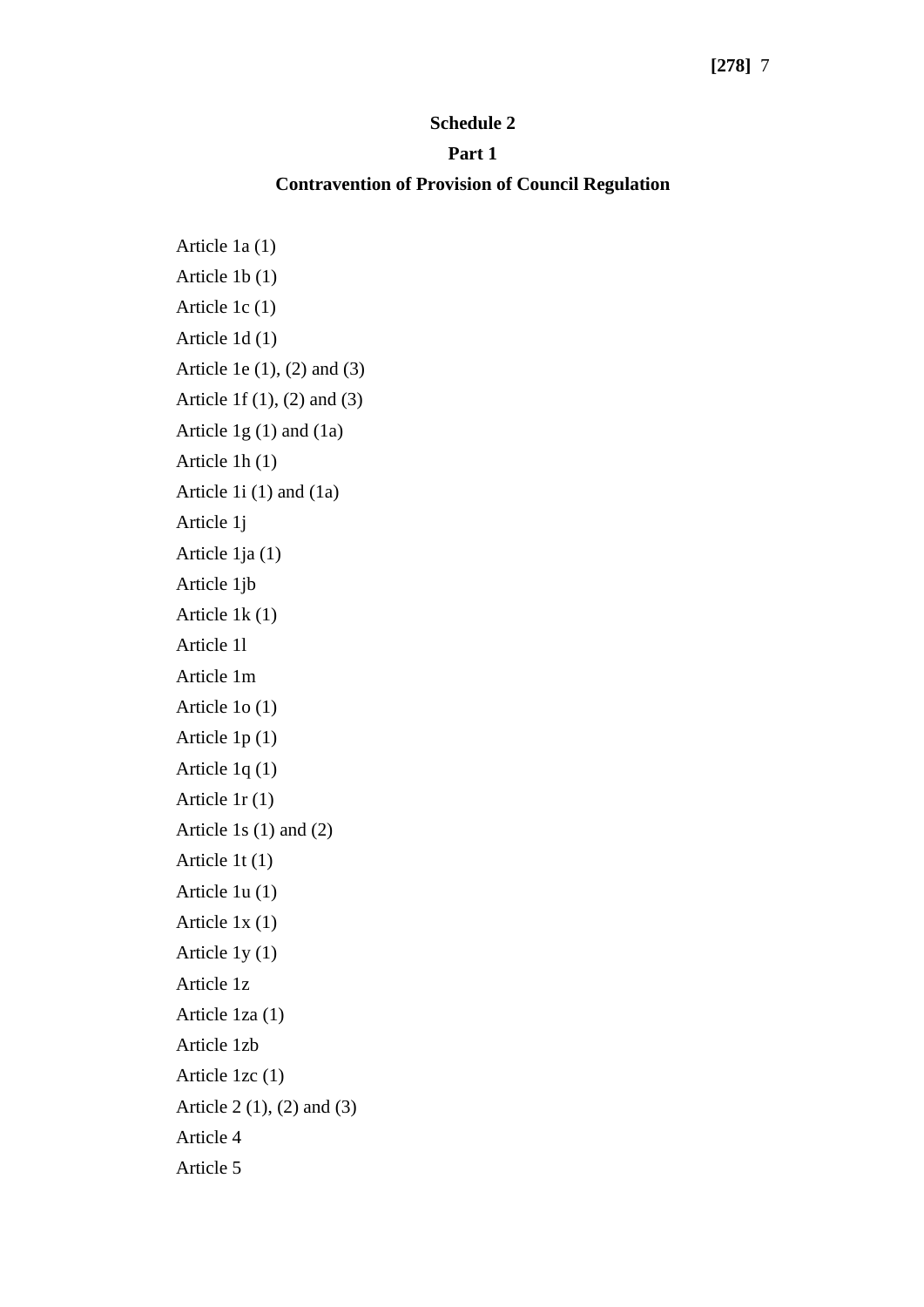8 **[278]**

Article 8b (1)

## **Part 2**

## **Authorisation under Provision of Council Regulation**

Article 1a (3)

Article 1c (1) and (2)

Article 1e (2), (4) and (5)

Article 1f (4) and (5)

Article 1fa (1)

Article 1ja (2)

Article 1k (3)

Article 1v (1)

Article 1w (1)

Article 1zc (4)

Article  $3(1)$  and  $(2)$ 

Article 3a

Article 4a

Article 4b

Article 8c (1)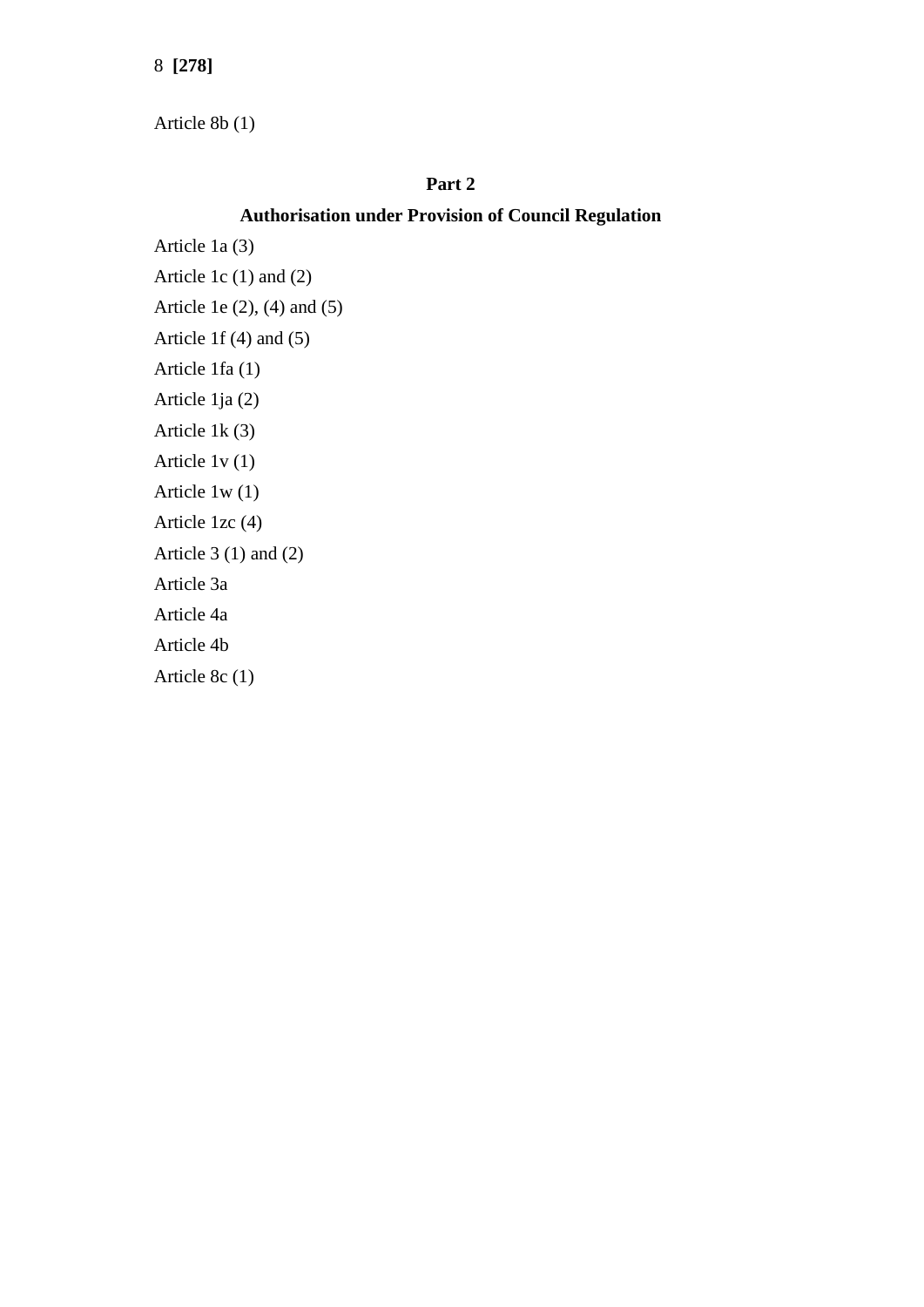

GIVEN under my Official Seal, 3 June, 2022.

PASCHAL DONOHOE, Minister for Finance.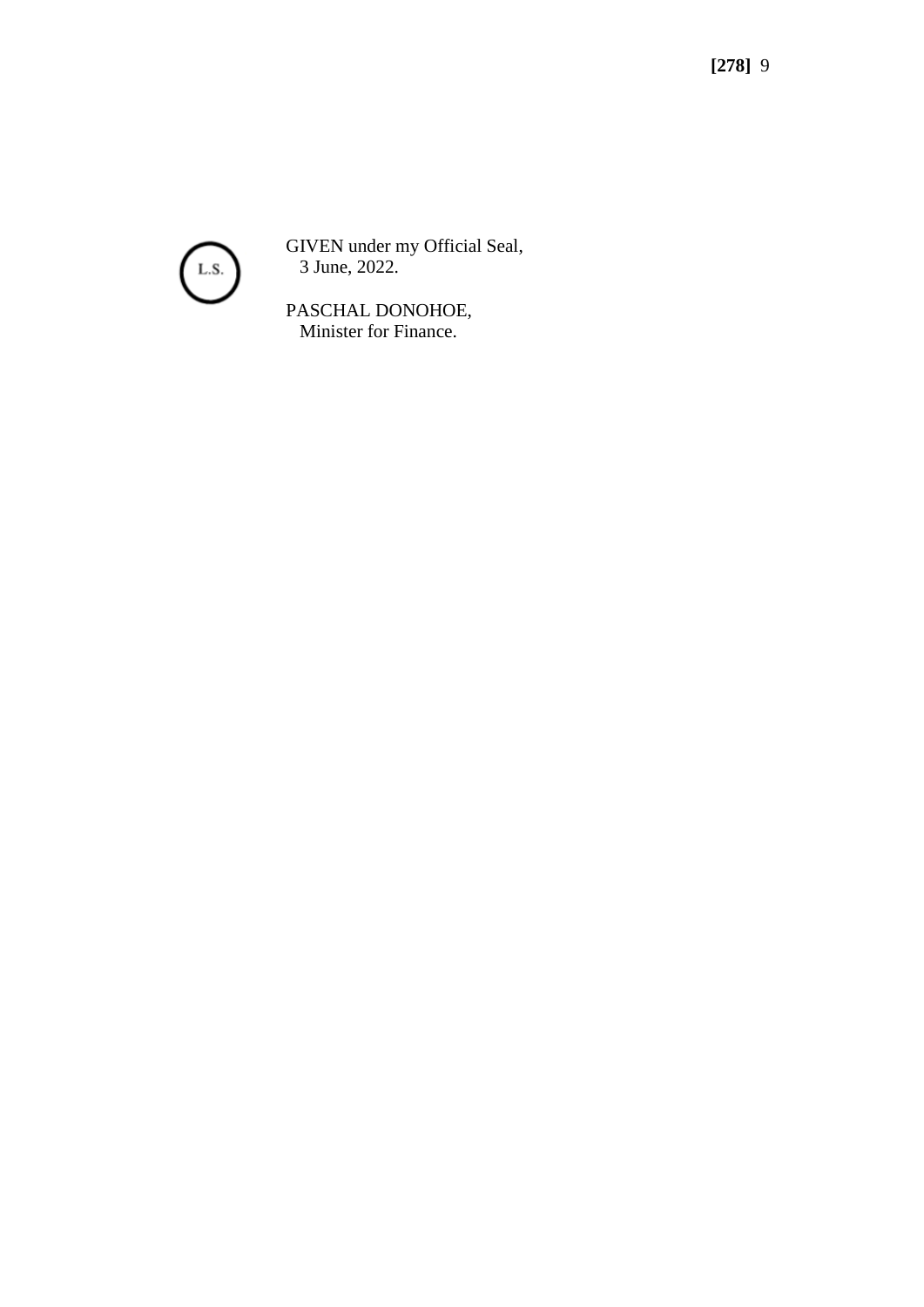## EXPLANATORY NOTE

## (*This note is not part of the Instrument and does not purport to be a legal interpretation.*)

These Regulations provide for the enforcement of restrictive measures contained in Council Regulation (EC) No. 765/2006 as amended, regarding restrictive measures concerning Belarus.

The Regulations provide that competent authorities of the State may issue directions for the purpose of giving full effect to the sanctions. The Regulations create offences for breach of the Council Regulations or for failure to comply with the directions of competent authorities of the State with regard to implementation of the sanctions and provides for appropriate penalties.